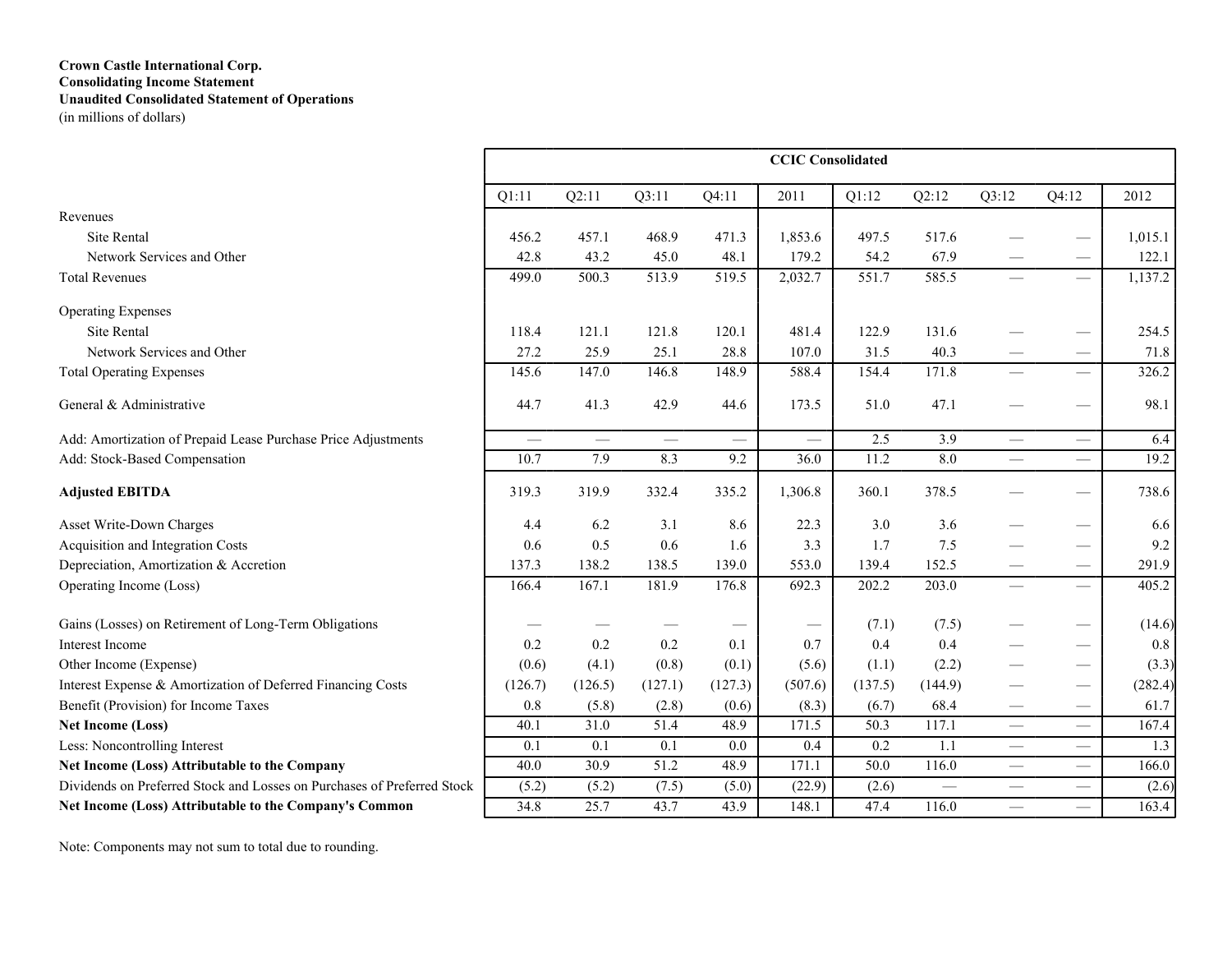## **Crown Castle International Corp. Consolidating Income Statement Unaudited Consolidated Statement of Operations** (in millions of dollars)

|                                                               |                          |                 |         |          | <b>CCUSA</b> |         |         |                               |                                 |         |
|---------------------------------------------------------------|--------------------------|-----------------|---------|----------|--------------|---------|---------|-------------------------------|---------------------------------|---------|
|                                                               | Q1:11                    | Q2:11           | Q3:11   | Q4:11    | 2011         | Q1:12   | Q2:12   | Q3:12                         | Q4:12                           | 2012    |
| Revenues                                                      |                          |                 |         |          |              |         |         |                               |                                 |         |
| <b>Site Rental</b>                                            | 430.6                    | 429.5           | 441.1   | 443.8    | 1,745.0      | 468.1   | 487.8   |                               |                                 | 955.9   |
| Network Services and Other                                    | 37.7                     | 40.0            | 40.9    | 43.0     | 161.5        | 47.0    | 62.0    |                               |                                 | 109.0   |
| <b>Total Revenues</b>                                         | 468.3                    | 469.5           | 482.0   | 486.7    | 1,906.5      | 515.1   | 549.8   |                               | $\qquad \qquad$                 | 1,064.9 |
| <b>Operating Expenses</b>                                     |                          |                 |         |          |              |         |         |                               |                                 |         |
| <b>Site Rental</b>                                            | 110.4                    | 112.2           | 112.8   | 111.4    | 446.9        | 113.9   | 123.1   |                               |                                 | 237.0   |
| Network Services and Other                                    | 24.0                     | 23.6            | 22.7    | 25.8     | 96.1         | 26.8    | 36.8    |                               |                                 | 63.6    |
| <b>Total Operating Expenses</b>                               | 134.4                    | 135.7           | 135.6   | 137.3    | 542.9        | 140.7   | 159.9   |                               | $\overline{\phantom{0}}$        | 300.6   |
| General & Administrative                                      | 39.6                     | 36.7            | 37.3    | 38.1     | 151.7        | 43.7    | 41.5    |                               |                                 | 85.2    |
| Add: Amortization of Prepaid Lease Purchase Price Adjustments | $\overline{\phantom{0}}$ | $\qquad \qquad$ |         | $\equiv$ | $\equiv$     | 2.5     | 3.9     | $\qquad \qquad$               | $\qquad \qquad$                 | 6.4     |
| Add: Stock-Based Compensation                                 | 9.5                      | 7.8             | 7.7     | 7.7      | 32.6         | 9.0     | 8.1     |                               | $\overline{\phantom{0}}$        | 17.1    |
| <b>Adjusted EBITDA</b>                                        | 303.8                    | 304.8           | 316.8   | 319.0    | 1,244.5      | 342.3   | 360.3   |                               |                                 | 702.6   |
| Asset Write-Down Charges                                      | 4.4                      | 5.9             | 3.2     | 8.5      | 22.0         | 3.0     | 3.6     |                               | $\hspace{0.05cm}$               | 6.6     |
| Acquisition and Integration Costs                             | 0.6                      | 0.5             | 0.6     | 1.6      | 3.3          | 1.7     | 7.5     |                               |                                 | 9.2     |
| Depreciation, Amortization & Accretion                        | 130.0                    | 130.5           | 130.9   | 131.3    | 522.7        | 131.6   | 144.8   |                               |                                 | 276.4   |
| Operating Income (Loss)                                       | 159.4                    | 160.1           | 174.5   | 169.8    | 663.9        | 194.4   | 192.5   |                               |                                 | 386.9   |
| Gains (Losses) on Retirement of Long-Term Obligations         |                          |                 |         |          |              | (7.1)   | (7.5)   |                               | $\hspace{0.1mm}-\hspace{0.1mm}$ | (14.6)  |
| Interest Income                                               | 0.1                      | 0.1             | 0.0     | 0.0      | 0.2          | 0.2     | 0.3     |                               |                                 | 0.5     |
| Other Income (Expense)                                        | 5.0                      | 1.7             | 5.0     | 5.3      | 17.0         | 4.3     | 2.8     |                               | $\hspace{0.05cm}$               | 7.1     |
| Interest Expense & Amortization of Deferred Financing Costs   | (126.4)                  | (126.5)         | (127.1) | (127.3)  | (507.3)      | (137.5) | (144.9) |                               | $\hspace{0.05cm}$               | (282.4) |
| Benefit (Provision) for Income Taxes                          | 1.4                      | (5.2)           | (2.3)   | (0.1)    | (6.1)        | (6.2)   | 68.9    |                               | $\hspace{0.05cm}$               | 62.7    |
| <b>Net Income (Loss)</b>                                      | 39.5                     | 30.3            | 50.2    | 47.8     | 167.7        | 48.1    | 111.9   | $\overbrace{\phantom{12333}}$ | $\overbrace{\phantom{12333}}$   | 160.0   |
| Less: Noncontrolling Interest                                 | $\overline{\phantom{0}}$ |                 | (0.1)   | (0.2)    | (0.3)        | (0.2)   | (0.1)   | $\qquad \qquad$               |                                 | (0.3)   |
| Net Income (Loss) Attributable to the Company                 | 39.5                     | 30.3            | 50.3    | 48.0     | 168.1        | 48.4    | 112.0   | $\equiv$                      | $\overline{\phantom{0}}$        | 160.4   |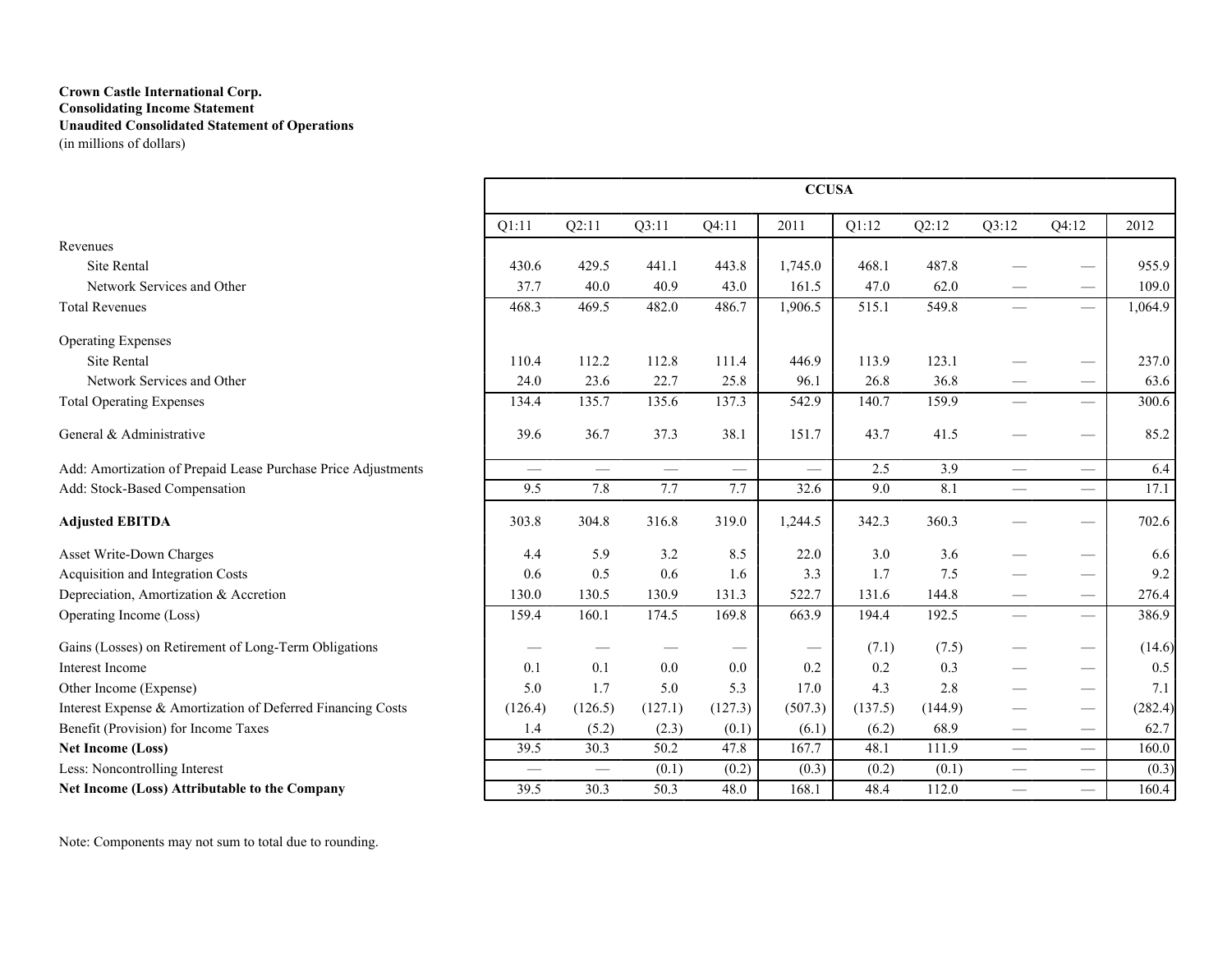## **Crown Castle International Corp. Consolidating Income Statement Unaudited Consolidated Statement of Operations** (in millions of dollars)

|                                                               |                 |                               |                  |                                 | <b>CCAL</b>                     |                 |                 |                             |                                 |                                 |
|---------------------------------------------------------------|-----------------|-------------------------------|------------------|---------------------------------|---------------------------------|-----------------|-----------------|-----------------------------|---------------------------------|---------------------------------|
|                                                               | Q1:11           | Q2:11                         | Q3:11            | Q4:11                           | 2011                            | Q1:12           | Q2:12           | Q3:12                       | Q4:12                           | 2012                            |
| Revenues                                                      |                 |                               |                  |                                 |                                 |                 |                 |                             |                                 |                                 |
| <b>Site Rental</b>                                            | 25.6            | 27.6                          | 27.8             | 27.6                            | 108.6                           | 29.4            | 29.8            |                             |                                 | 59.2                            |
| Network Services and Other                                    | 5.2             | 3.2                           | 4.1              | 5.2                             | 17.7                            | 7.2             | 5.9             |                             | $\hspace{0.1mm}-\hspace{0.1mm}$ | 13.1                            |
| <b>Total Revenues</b>                                         | 30.7            | 30.9                          | 31.9             | 32.7                            | 126.2                           | 36.7            | 35.7            |                             |                                 | 72.4                            |
| <b>Operating Expenses</b>                                     |                 |                               |                  |                                 |                                 |                 |                 |                             |                                 |                                 |
| <b>Site Rental</b>                                            | 8.0             | 9.0                           | 8.9              | 8.6                             | 34.5                            | 8.9             | 8.5             |                             | $\hspace{0.05cm}$               | 17.4                            |
| Network Services and Other                                    | 3.3             | 2.3                           | 2.4              | 3.0                             | 10.9                            | 4.7             | 3.4             |                             |                                 | 8.1                             |
| <b>Total Operating Expenses</b>                               | 11.3            | 11.3                          | 11.3             | 11.6                            | 45.5                            | 13.6            | 11.9            |                             | $\overline{\phantom{0}}$        | 25.5                            |
| General & Administrative                                      | 5.1             | 4.6                           | 5.6              | 6.4                             | 21.8                            | 7.3             | 5.5             |                             |                                 | 12.8                            |
| Add: Amortization of Prepaid Lease Purchase Price Adjustments | $\qquad \qquad$ | $\qquad \qquad$               | $\qquad \qquad$  | $\overline{\phantom{m}}$        | $\overline{\phantom{m}}$        | $\qquad \qquad$ | $\qquad \qquad$ | $\qquad \qquad$             | $\qquad \qquad$                 | $\hspace{0.1mm}-\hspace{0.1mm}$ |
| Add: Stock-Based Compensation                                 | 1.2             | 0.1                           | 0.6              | 1.5                             | 3.4                             | 2.1             |                 |                             |                                 | 2.1                             |
| <b>Adjusted EBITDA</b>                                        | 15.5            | 15.1                          | 15.6             | 16.2                            | 62.4                            | 17.8            | 18.2            |                             | $\hspace{0.05cm}$               | 36.0                            |
| Asset Write-Down Charges                                      | 0.0             | 0.3                           | (0.1)            | 0.1                             | 0.3                             | 0.0             |                 |                             | $\hspace{0.05cm}$               |                                 |
| Acquisition and Integration Costs                             |                 | $\overbrace{\phantom{12332}}$ |                  | $\hspace{0.05cm}$               |                                 | 0.0             |                 |                             | $\overbrace{\phantom{12333}}$   | 0.0                             |
| Depreciation, Amortization & Accretion                        | 7.3             | 7.7                           | 7.6              | 7.6                             | 30.3                            | 7.8             | 7.7             |                             | $\hspace{0.05cm}$               | 15.5                            |
| Operating Income (Loss)                                       | 7.0             | 7.0                           | 7.4              | 7.0                             | 28.4                            | 7.9             | 10.5            | $\qquad \qquad$             | $\equiv$                        | 18.4                            |
| Gains (Losses) on Retirement of Long-Term Obligations         |                 |                               |                  | $\hspace{0.1mm}-\hspace{0.1mm}$ | $\hspace{0.1mm}-\hspace{0.1mm}$ |                 |                 |                             | $\hspace{0.05cm}$               |                                 |
| Interest Income                                               | 0.1             | 0.1                           | 0.1              | 0.1                             | 0.5                             | 0.2             | 0.1             |                             |                                 | 0.3                             |
| Other Income (Expense)                                        | 0.0             | 0.0                           | 0.0              | 0.0                             | 0.0                             | 0.0             |                 |                             | $\hspace{0.05cm}$               | 0.0                             |
| Interest Expense & Amortization of Deferred Financing Costs   | (5.9)           | (5.8)                         | (5.8)            | (5.5)                           | (23.0)                          | (5.3)           | (5.0)           |                             | $\hspace{0.05cm}$               | (10.3)                          |
| Benefit (Provision) for Income Taxes                          | (0.6)           | (0.6)                         | (0.6)            | (0.5)                           | (2.2)                           | (0.5)           | (0.5)           | $\overbrace{\hspace{15em}}$ | $\hspace{0.05cm}$               | (1.0)                           |
| <b>Net Income (Loss)</b>                                      | 0.6             | 0.8                           | 1.1              | 1.2                             | 3.7                             | 2.1             | 5.2             |                             | $\overbrace{\phantom{12333}}$   | 7.3                             |
| Less: Noncontrolling Interest                                 | 0.1             | $\overline{0.1}$              | $\overline{0.2}$ | 0.2                             | $\overline{0.7}$                | 0.4             | 1.1             | $\overline{\phantom{0}}$    | $\overline{\phantom{0}}$        | 1.5                             |
| Net Income (Loss) Attributable to the Company                 | 0.5             | 0.6                           | 1.0              | 0.9                             | 3.0                             | 1.7             | 4.0             | $\equiv$                    | $\equiv$                        | 5.7                             |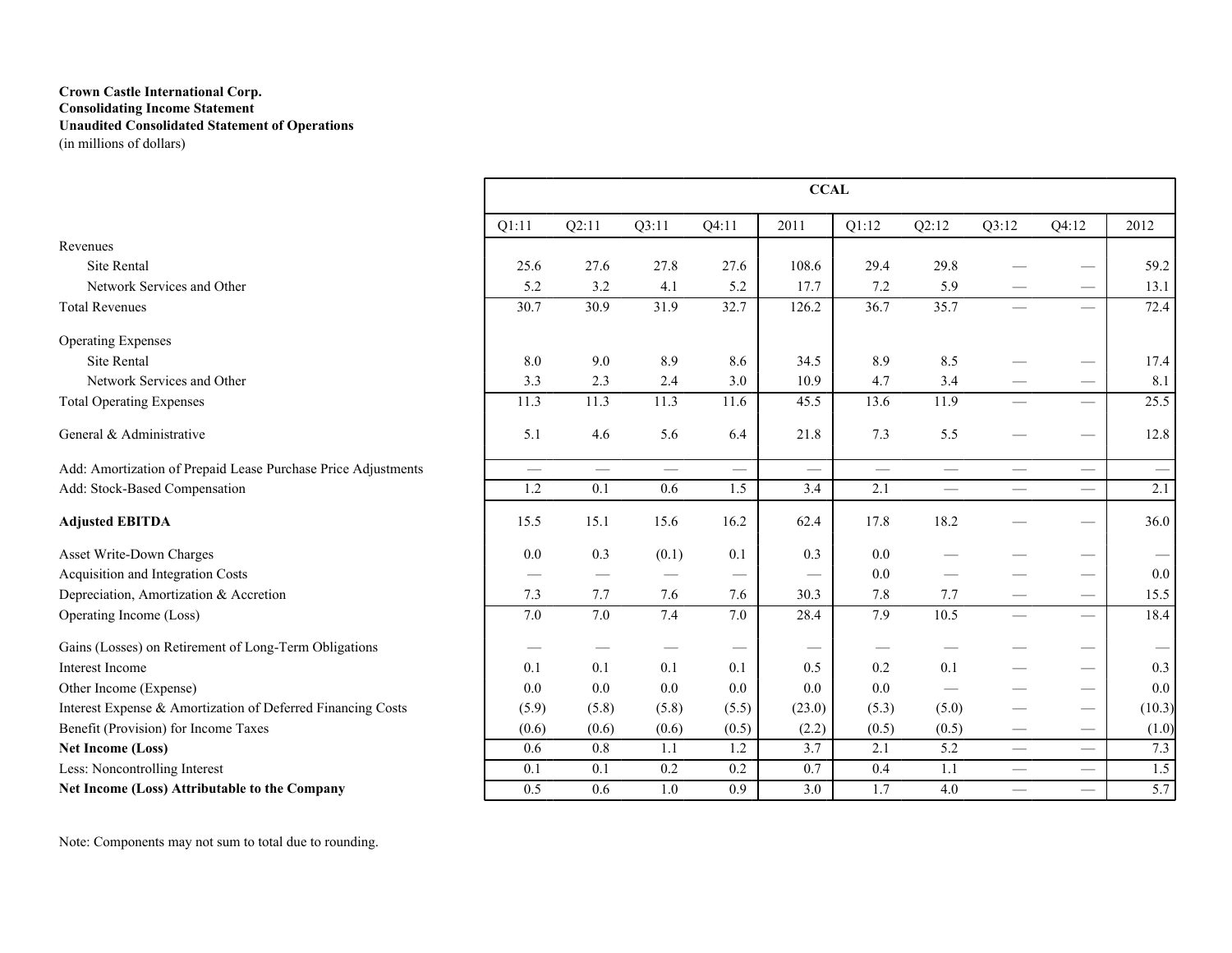## **Crown Castle International Corp. Consolidating Income Statement Unaudited Consolidated Statement of Operations** (in millions of dollars)

|                                                               |                          |                               |                             |                             | <b>Elimination Company</b>  |                          |                                 |       |                                 |                                 |
|---------------------------------------------------------------|--------------------------|-------------------------------|-----------------------------|-----------------------------|-----------------------------|--------------------------|---------------------------------|-------|---------------------------------|---------------------------------|
|                                                               | Q1:11                    | Q2:11                         | Q3:11                       | Q4:11                       | 2011                        | Q1:12                    | Q2:12                           | Q3:12 | Q4:12                           | 2012                            |
| Revenues                                                      |                          |                               |                             |                             |                             |                          |                                 |       |                                 |                                 |
| <b>Site Rental</b>                                            |                          |                               |                             |                             |                             |                          |                                 |       |                                 |                                 |
| Network Services and Other                                    |                          |                               |                             |                             |                             |                          |                                 |       |                                 |                                 |
| <b>Total Revenues</b>                                         |                          |                               |                             |                             |                             |                          |                                 |       | $\overline{\phantom{0}}$        |                                 |
| <b>Operating Expenses</b>                                     |                          |                               |                             |                             |                             |                          |                                 |       |                                 |                                 |
| Site Rental                                                   |                          |                               |                             |                             |                             |                          |                                 |       |                                 |                                 |
| Network Services and Other                                    |                          |                               |                             |                             |                             |                          |                                 |       |                                 |                                 |
| <b>Total Operating Expenses</b>                               |                          |                               |                             |                             |                             |                          |                                 |       | $\overline{\phantom{0}}$        |                                 |
| General & Administrative                                      |                          |                               |                             |                             |                             |                          |                                 |       |                                 |                                 |
| Add: Amortization of Prepaid Lease Purchase Price Adjustments | $\overline{\phantom{0}}$ | $\overline{\phantom{0}}$      |                             |                             |                             |                          | $\overline{\phantom{0}}$        | —     | $\overline{\phantom{0}}$        |                                 |
| Add: Stock-Based Compensation                                 | $\overline{\phantom{0}}$ | $\overbrace{\phantom{aaaaa}}$ |                             |                             |                             |                          | $\overbrace{\phantom{12333}}$   |       | $\overbrace{\qquad \qquad }^{}$ | $\overline{\phantom{0}}$        |
| <b>Adjusted EBITDA</b>                                        |                          |                               |                             |                             |                             |                          |                                 |       |                                 |                                 |
| Asset Write-Down Charges                                      |                          |                               |                             |                             |                             |                          |                                 |       |                                 |                                 |
| Acquisition and Integration Costs                             |                          |                               |                             | –                           |                             |                          |                                 |       |                                 |                                 |
| Depreciation, Amortization & Accretion                        |                          |                               |                             |                             |                             |                          |                                 |       |                                 |                                 |
| Operating Income (Loss)                                       | $\overline{\phantom{0}}$ |                               |                             |                             |                             | $\overline{\phantom{0}}$ | $\overline{\phantom{0}}$        |       | $\overline{\phantom{0}}$        |                                 |
| Gains (Losses) on Retirement of Long-Term Obligations         |                          |                               |                             |                             |                             |                          |                                 |       |                                 |                                 |
| Interest Income                                               |                          |                               |                             |                             |                             |                          |                                 |       |                                 |                                 |
| Other Income (Expense)                                        | (5.6)                    | (5.8)                         | (5.8)                       | (5.5)                       | (22.7)                      | (5.3)                    | (5.0)                           |       | —                               | (10.3)                          |
| Interest Expense & Amortization of Deferred Financing Costs   | 5.6                      | 5.8                           | 5.8                         | 5.5                         | 22.7                        | 5.3                      | 5.0                             |       |                                 | 10.3                            |
| Benefit (Provision) for Income Taxes                          |                          | —                             |                             |                             |                             |                          |                                 |       | —                               |                                 |
| <b>Net Income (Loss)</b>                                      | $\overline{\phantom{0}}$ | $\overbrace{\phantom{13333}}$ |                             | $\overbrace{\hspace{15em}}$ |                             |                          | $\hspace{0.1mm}-\hspace{0.1mm}$ |       |                                 |                                 |
| Less: Noncontrolling Interest                                 | $\overline{\phantom{0}}$ |                               |                             | $\qquad \qquad$             | $\qquad \qquad$             | $\hspace{0.05cm}$        |                                 | --    | $\overline{\phantom{0}}$        | $\hspace{0.1mm}-\hspace{0.1mm}$ |
| Net Income (Loss) Attributable to the Company                 |                          | $\overbrace{\phantom{aaaaa}}$ | $\overbrace{\hspace{15em}}$ | $\qquad \qquad$             | $\overbrace{\hspace{15em}}$ | $\hspace{0.05cm}$        | $\hspace{0.05cm}$               | -     | $\overline{\phantom{0}}$        | $\qquad \qquad$                 |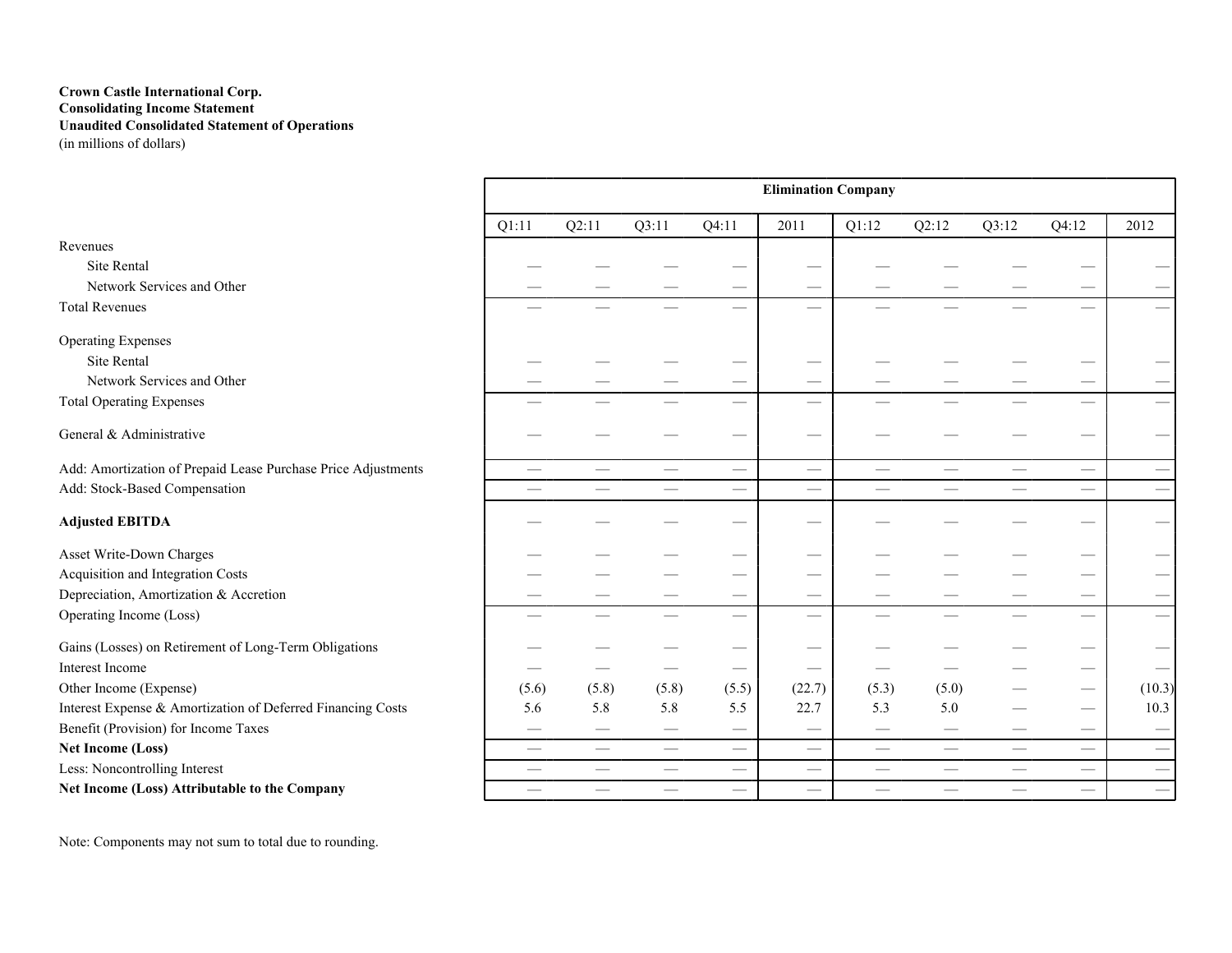|                                                                                    |          |          |          |          | <b>CCIC Consolidated</b> |          |          |                 |                          |                                 |
|------------------------------------------------------------------------------------|----------|----------|----------|----------|--------------------------|----------|----------|-----------------|--------------------------|---------------------------------|
|                                                                                    | Q1:11    | Q2:11    | Q3:11    | Q4:11    | 2011                     | Q1:12    | Q2:12    | Q3:12           | Q4:12                    | 2012                            |
| Assets:                                                                            |          |          |          |          |                          |          |          |                 |                          |                                 |
| Cash and cash equivalents                                                          | 82.3     | 108.1    | 75.5     | 80.1     | 80.1                     | 1,063.7  | 96.2     |                 |                          |                                 |
| Restricted cash                                                                    | 235.4    | 198.6    | 228.6    | 257.4    | 257.4                    | 294.0    | 285.0    |                 |                          |                                 |
| Deferred income tax assets                                                         | 60.4     | 52.0     | 53.3     | 85.4     | 85.4                     | 87.3     | 93.9     |                 |                          |                                 |
| Other current assets                                                               | 142.9    | 158.2    | 169.8    | 181.3    | 181.3                    | 208.1    | 273.1    |                 |                          | $\qquad \qquad$                 |
| Property and equipment, net                                                        | 4,854.2  | 4,828.6  | 4,864.4  | 4,861.2  | 4,861.2                  | 4,836.2  | 5,347.9  |                 |                          | $\hspace{0.1mm}-\hspace{0.1mm}$ |
| Goodwill                                                                           | 2,029.3  | 2,030.6  | 2,031.9  | 2,035.4  | 2,035.4                  | 2,114.6  | 2,776.1  |                 |                          | $\qquad \qquad$                 |
| Other intangible assets, net                                                       | 2,274.2  | 2,246.5  | 2,211.6  | 2,178.2  | 2,178.2                  | 2,243.4  | 2,391.3  |                 | __                       | $\hspace{0.1mm}-\hspace{0.1mm}$ |
| Other assets, net                                                                  | 718.5    | 762.7    | 807.9    | 866.1    | 866.1                    | 1,277.5  | 1,334.3  |                 |                          | $\overbrace{\phantom{13333}}$   |
| Inter-company borrowings                                                           |          |          |          |          |                          |          |          | __              |                          |                                 |
| <b>Total Assets</b>                                                                | 10,397.2 | 10,385.3 | 10,443.2 | 10,545.1 | 10,545.1                 | 12,124.7 | 12,597.7 | $\qquad \qquad$ |                          | $\hspace{0.1mm}-\hspace{0.1mm}$ |
|                                                                                    |          |          |          |          |                          |          |          |                 |                          |                                 |
| <b>Liabilities and Equity:</b>                                                     |          |          |          |          |                          |          |          |                 |                          |                                 |
| Current liabilities                                                                | 363.2    | 350.9    | 343.2    | 369.6    | 369.6                    | 348.1    | 409.8    |                 |                          |                                 |
| Debt and other obligations                                                         | 6,732.4  | 6,816.3  | 6,936.7  | 6,885.7  | 6,885.7                  | 8,420.9  | 8,387.1  |                 |                          |                                 |
| Deferred income tax liabilities                                                    | 66.0     | 62.1     | 67.6     | 97.6     | 97.6                     | 104.3    | 81.7     |                 | __                       | $\hspace{0.1mm}-\hspace{0.1mm}$ |
| Below-market tenant leases, deferred ground lease<br>payable and other liabilities | 455.9    | 470.2    | 477.2    | 500.4    | 500.4                    | 514.7    | 853.1    |                 |                          |                                 |
| Inter-company borrowings                                                           |          |          |          |          |                          |          |          |                 |                          |                                 |
| Redeemable convertible preferred stock (mezzanine)                                 | 316.8    | 317.0    | 304.8    | 305.0    | 305.0                    |          |          |                 | --                       | $\qquad \qquad$                 |
| Equity                                                                             | 2,463.0  | 2,368.8  | 2,313.7  | 2,386.9  | 2,386.9                  | 2,736.7  | 2,866.0  |                 |                          | $\hspace{0.1mm}-\hspace{0.1mm}$ |
| Total Liabilities and Equity                                                       | 10,397.2 | 10,385.3 | 10,443.2 | 10,545.1 | 10,545.1                 | 12,124.7 | 12,597.7 |                 | $\overline{\phantom{0}}$ | $\overline{\phantom{0}}$        |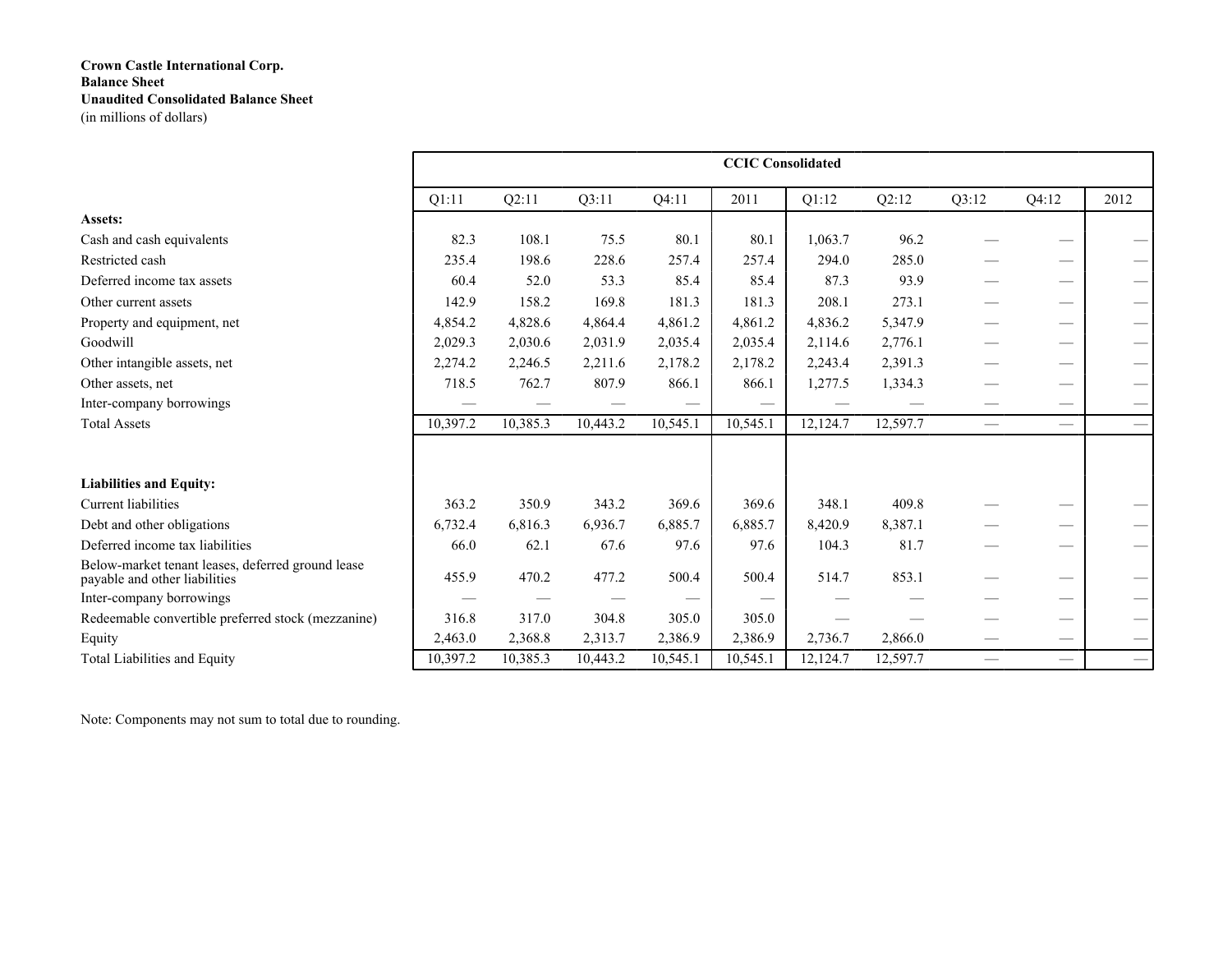|                                                                                    |          |          |          |          | <b>CCUSA</b> |          |          |                          |                   |                                         |
|------------------------------------------------------------------------------------|----------|----------|----------|----------|--------------|----------|----------|--------------------------|-------------------|-----------------------------------------|
|                                                                                    | Q1:11    | Q2:11    | Q3:11    | Q4:11    | 2011         | Q1:12    | Q2:12    | Q3:12                    | Q4:12             | 2012                                    |
| Assets:                                                                            |          |          |          |          |              |          |          |                          |                   |                                         |
| Cash and cash equivalents                                                          | 66.5     | 81.9     | 60.9     | 59.8     | 59.8         | 1,043.1  | 71.8     |                          |                   |                                         |
| Restricted cash                                                                    | 235.4    | 198.6    | 228.6    | 257.4    | 257.4        | 294.0    | 285.0    |                          |                   |                                         |
| Deferred income tax assets                                                         | 60.4     | 52.0     | 53.3     | 85.4     | 85.4         | 87.3     | 93.9     |                          |                   | $\qquad \qquad$                         |
| Other current assets                                                               | 115.3    | 128.7    | 140.7    | 145.8    | 145.8        | 167.9    | 232.4    |                          |                   |                                         |
| Property and equipment, net                                                        | 4,646.0  | 4,619.2  | 4,673.5  | 4,662.2  | 4,662.2      | 4,641.4  | 5,150.6  |                          |                   | $\qquad \qquad$                         |
| Goodwill                                                                           | 2,028.6  | 2,029.8  | 2,031.2  | 2,034.7  | 2,034.7      | 2,113.9  | 2,775.4  |                          |                   |                                         |
| Other intangible assets, net                                                       | 2,262.7  | 2,234.9  | 2,199.3  | 2,165.8  | 2,165.8      | 2,227.9  | 2,375.8  |                          |                   | $\overbrace{\phantom{13333}}$           |
| Other assets, net                                                                  | 645.8    | 687.6    | 738.3    | 792.2    | 792.2        | 1,198.8  | 1,254.0  |                          |                   | $\qquad \qquad$                         |
| Inter-company borrowings                                                           | 308.6    | 308.5    | 280.2    | 294.1    | 294.1        | 299.9    | 293.3    |                          |                   | $\hspace{0.1mm}-\hspace{0.1mm}$         |
| <b>Total Assets</b>                                                                | 10,369.3 | 10,341.3 | 10,406.0 | 10,497.4 | 10.497.4     | 12,074.2 | 12,532.2 |                          | $\hspace{0.05cm}$ | $\overline{\phantom{m}}$                |
|                                                                                    |          |          |          |          |              |          |          |                          |                   |                                         |
| <b>Liabilities and Equity:</b>                                                     |          |          |          |          |              |          |          |                          |                   |                                         |
| Current liabilities                                                                | 298.8    | 270.4    | 273.0    | 288.8    | 288.8        | 265.5    | 318.3    |                          |                   |                                         |
| Debt and other obligations                                                         | 6,732.4  | 6,816.3  | 6,936.7  | 6,885.7  | 6,885.7      | 8,420.9  | 8,387.1  |                          |                   | $\qquad \qquad$                         |
| Deferred income tax liabilities                                                    | 66.0     | 62.1     | 67.6     | 97.6     | 97.6         | 104.3    | 81.7     |                          |                   | $\hspace{1.0cm} \overline{\phantom{0}}$ |
| Below-market tenant leases, deferred ground lease<br>payable and other liabilities | 418.8    | 432.0    | 441.6    | 463.0    | 463.0        | 476.5    | 815.7    |                          |                   |                                         |
| Inter-company borrowings                                                           |          |          |          |          |              |          |          |                          |                   |                                         |
| Redeemable convertible preferred stock (mezzanine)                                 | 316.8    | 317.0    | 304.8    | 305.0    | 305.0        |          |          |                          |                   |                                         |
| Equity                                                                             | 2,536.5  | 2,443.6  | 2,382.3  | 2,457.3  | 2,457.3      | 2,806.9  | 2,929.4  |                          |                   | $\overline{\phantom{0}}$                |
| Total Liabilities and Equity                                                       | 10,369.3 | 10,341.3 | 10,406.0 | 10,497.4 | 10,497.4     | 12,074.2 | 12,532.2 | $\overline{\phantom{0}}$ |                   | $\overbrace{\phantom{13333}}$           |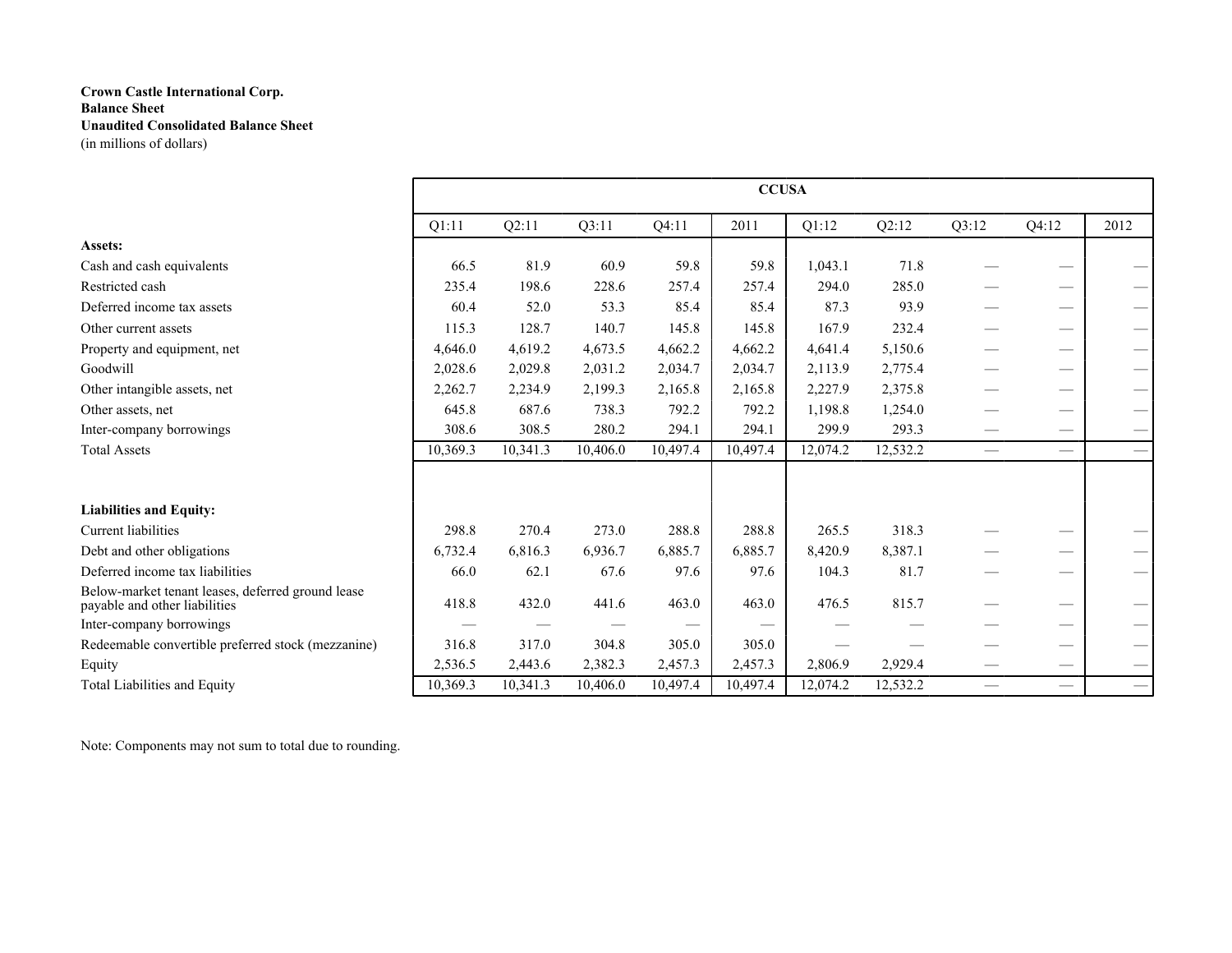|                                                                                    |        |        |        |        | <b>CCAL</b> |        |        |                          |                               |      |
|------------------------------------------------------------------------------------|--------|--------|--------|--------|-------------|--------|--------|--------------------------|-------------------------------|------|
|                                                                                    | Q1:11  | Q2:11  | Q3:11  | Q4:11  | 2011        | Q1:12  | Q2:12  | Q3:12                    | Q4:12                         | 2012 |
| Assets:                                                                            |        |        |        |        |             |        |        |                          |                               |      |
| Cash and cash equivalents                                                          | 15.8   | 26.2   | 14.6   | 20.4   | 20.4        | 20.6   | 24.4   |                          |                               |      |
| Restricted cash                                                                    |        |        |        |        | --          |        |        |                          |                               |      |
| Deferred income tax assets                                                         |        |        |        |        |             |        |        |                          |                               |      |
| Other current assets                                                               | 27.6   | 29.5   | 29.2   | 35.5   | 35.5        | 40.2   | 40.7   |                          |                               |      |
| Property and equipment, net                                                        | 208.2  | 209.4  | 190.9  | 199.0  | 199.0       | 194.8  | 197.2  |                          |                               |      |
| Goodwill                                                                           | 0.7    | 0.7    | 0.8    | 0.7    | 0.7         | 0.7    | 0.7    |                          |                               |      |
| Other intangible assets, net                                                       | 11.5   | 11.6   | 12.3   | 12.4   | 12.4        | 15.5   | 15.5   |                          |                               |      |
| Other assets, net                                                                  | 72.7   | 75.1   | 69.6   | 73.9   | 73.9        | 78.7   | 80.2   |                          |                               |      |
| Inter-company borrowings                                                           |        |        |        |        |             |        |        |                          |                               |      |
| <b>Total Assets</b>                                                                | 336.5  | 352.6  | 317.4  | 341.9  | 341.9       | 350.4  | 358.7  | $\overline{\phantom{m}}$ | $\overbrace{\phantom{12332}}$ |      |
|                                                                                    |        |        |        |        |             |        |        |                          |                               |      |
| <b>Liabilities and Equity:</b>                                                     |        |        |        |        |             |        |        |                          |                               |      |
| Current liabilities                                                                | 64.4   | 80.5   | 70.2   | 80.8   | 80.8        | 82.6   | 91.5   |                          |                               |      |
| Debt and other obligations                                                         |        |        |        |        | --          |        |        |                          |                               |      |
| Deferred income tax liabilities                                                    |        |        |        |        |             |        |        |                          |                               |      |
| Below-market tenant leases, deferred ground lease<br>payable and other liabilities | 37.0   | 38.3   | 35.6   | 37.4   | 37.4        | 38.2   | 37.4   |                          |                               |      |
| Inter-company borrowings                                                           | 308.6  | 308.5  | 280.2  | 294.1  | 294.1       | 299.9  | 293.3  |                          |                               |      |
| Redeemable convertible preferred stock (mezzanine)                                 |        |        |        |        |             |        |        |                          |                               |      |
| Equity                                                                             | (73.5) | (74.8) | (68.6) | (70.5) | (70.5)      | (70.3) | (63.4) |                          |                               |      |
| Total Liabilities and Equity                                                       | 336.5  | 352.6  | 317.4  | 341.9  | 341.9       | 350.4  | 358.7  |                          |                               |      |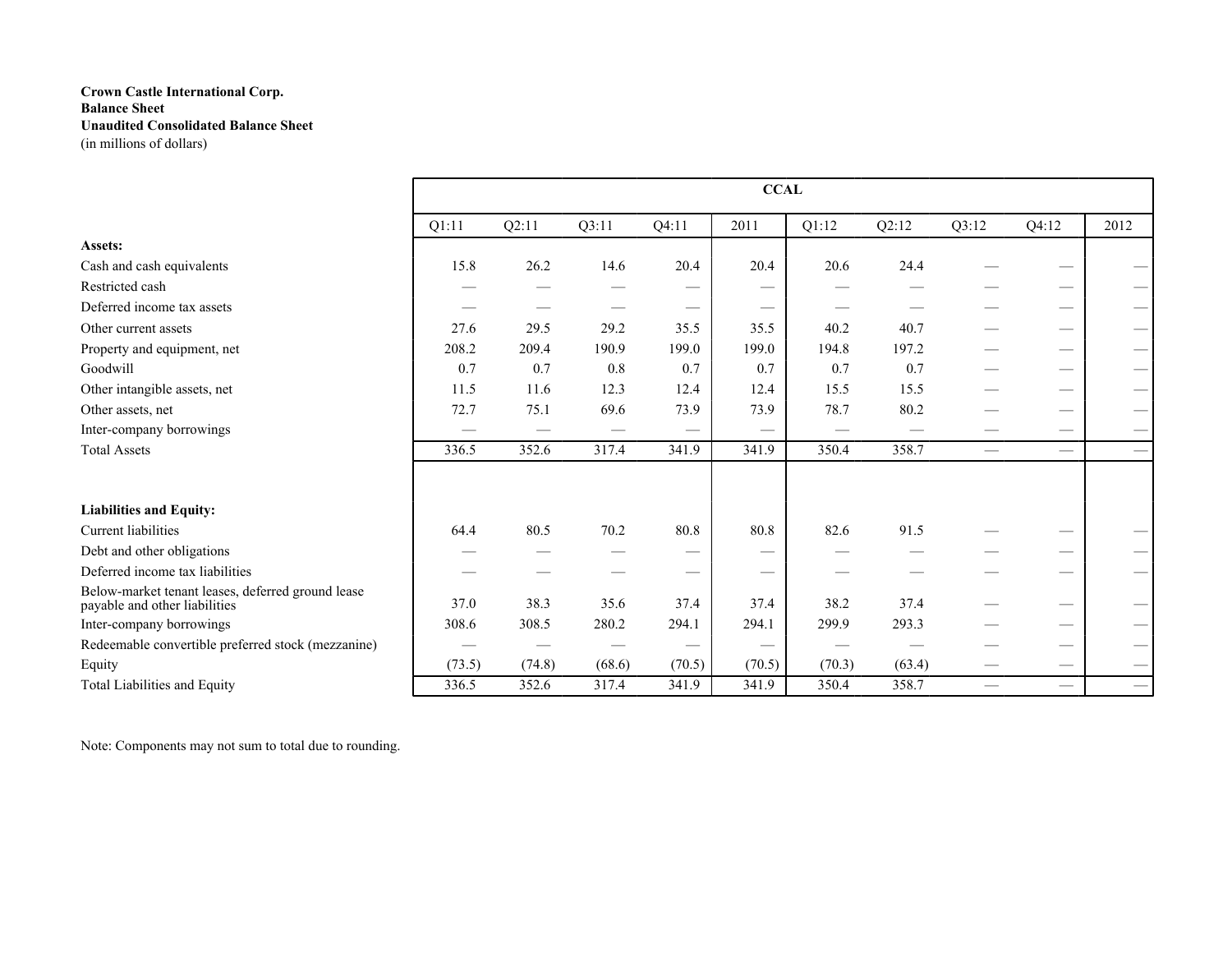| <b>Eliminations</b><br>Q2:11<br>Q1:12<br>Q2:12<br>Q1:11<br>Q3:11<br>Q4:11<br>2011<br>Q3:12<br>Q4:12<br>Assets:<br>Cash and cash equivalents<br>_<br>Restricted cash<br>Deferred income tax assets | 2012 |
|---------------------------------------------------------------------------------------------------------------------------------------------------------------------------------------------------|------|
|                                                                                                                                                                                                   |      |
|                                                                                                                                                                                                   |      |
|                                                                                                                                                                                                   |      |
|                                                                                                                                                                                                   |      |
|                                                                                                                                                                                                   |      |
|                                                                                                                                                                                                   |      |
| Other current assets<br>–                                                                                                                                                                         |      |
| Property and equipment, net                                                                                                                                                                       |      |
| Goodwill<br>--                                                                                                                                                                                    |      |
| Other intangible assets, net<br>--                                                                                                                                                                |      |
| Other assets, net                                                                                                                                                                                 |      |
| (280.2)<br>(294.1)<br>(294.1)<br>Inter-company borrowings<br>(308.6)<br>(308.5)<br>(299.9)<br>(293.3)                                                                                             |      |
| <b>Total Assets</b><br>(294.1)<br>(293.3)<br>(308.6)<br>(308.5)<br>(280.2)<br>(294.1)<br>(299.9)<br>$\hspace{0.05cm}$                                                                             |      |
|                                                                                                                                                                                                   |      |
| <b>Liabilities and Equity:</b>                                                                                                                                                                    |      |
| Current liabilities<br>_                                                                                                                                                                          |      |
| Debt and other obligations<br>_                                                                                                                                                                   |      |
| Deferred income tax liabilities<br>--                                                                                                                                                             |      |
| Below-market tenant leases, deferred ground lease<br>payable and other liabilities                                                                                                                |      |
| Inter-company borrowings<br>(308.5)<br>(280.2)<br>(294.1)<br>(294.1)<br>(299.9)<br>(293.3)<br>(308.6)                                                                                             |      |
| Redeemable convertible preferred stock (mezzanine)<br>_                                                                                                                                           |      |
| Equity                                                                                                                                                                                            |      |
| Total Liabilities and Equity<br>(280.2)<br>(294.1)<br>(308.6)<br>(308.5)<br>(294.1)<br>(299.9)<br>(293.3)<br>$\hspace{0.05cm}$                                                                    |      |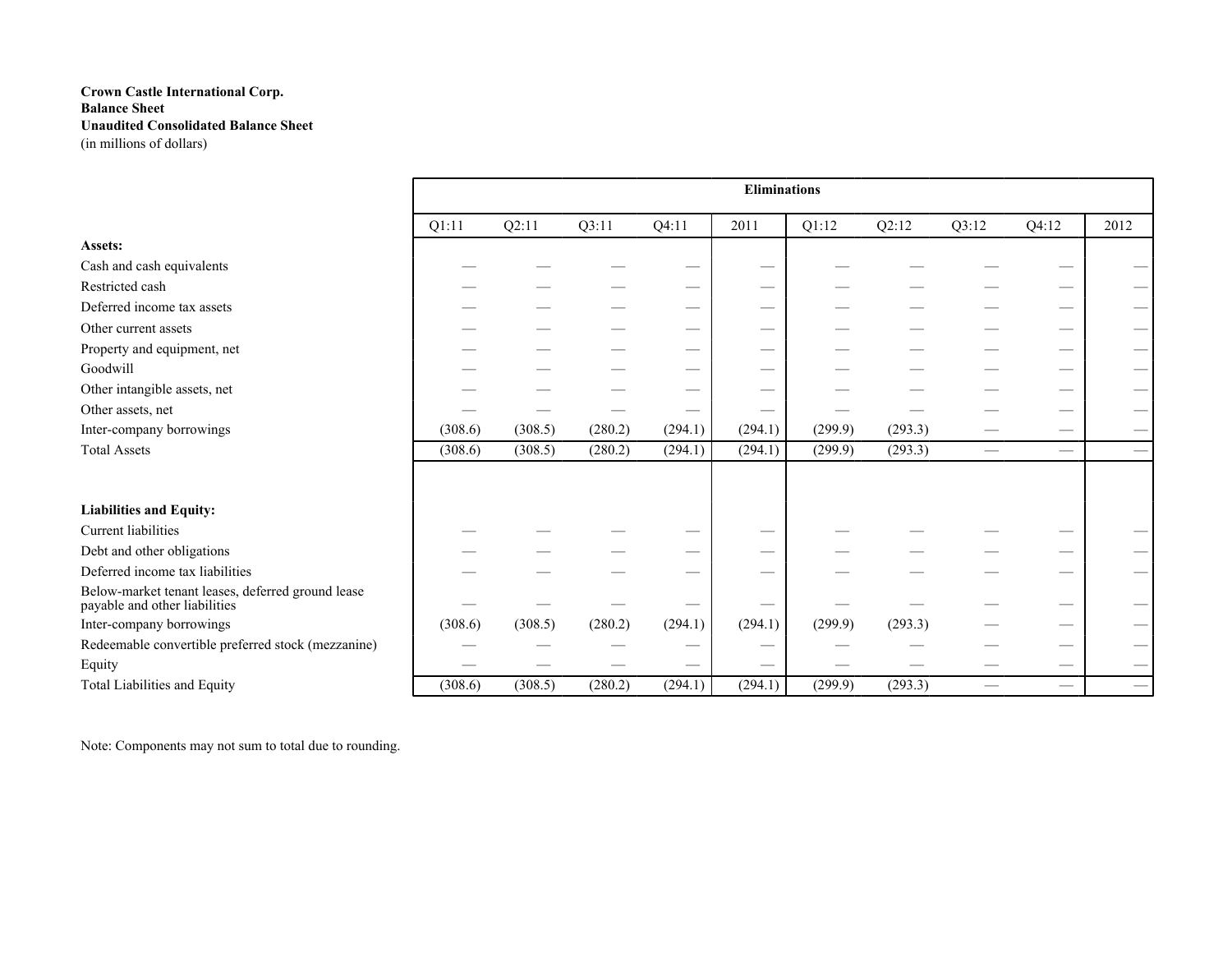#### **Crown Castle Operating Company Credit Facilities**

### *Total Net Leverage Ratio(1)*

Limited to 6.00x or less with step-down to 5.50x or less in March 2014

# *Consolidated Interest Coverage Ratio(2)*

Limited to 2.50x or higher

#### **Senior Secured Tower Revenue Notes, Series 2010-1, Series 2010-2, Series 2010-3, Series 2010-4, Series 2010-5, and Series 2010-6(3)**

#### *Cash Trap Condition:*

At the Issuer level - Exists if Debt Service Coverage Ratio falls below 1.75x

#### *Amortization Period:*

At the Issuer level - Exists if Debt Service Coverage Ratio falls below 1.45x

### **7.75% Senior Secured Notes Due 2017(3)**

#### *Cash Trap Condition:*

At the Issuer level- Exists if Debt Service Coverage Ratio falls below 1.35x

# *Repayment Event Trigger:*

At the Issuer level - Exists if Debt Service Coverage Ratio falls below 1.20x

### **Senior Secured Notes, Series 2009-1(3)**

### *Cash Trap Condition:*

At the Issuer level - Exists if Debt Service Coverage Ratio falls below 1.30x

#### *Amortization Period:*

At the Issuer level - Exists if Debt Service Coverage Ratio falls below 1.15x

# **Secured Wireless Site Contract Revenue Notes, Series 2010-1(3)(4)**

## *Cash Trap Condition:* At the Issuer level - Exists if Debt Service Coverage Ratio falls below 1.30x

#### *Amortization Period:*

At the Issuer level - Exists if Debt Service Coverage Ratio falls below 1.15x At the Issuer level - Exists if Non-Performing Wireless Site Contract Ratio rises above 10%

### **Definition of Terms:**

(4) Non-Performing Wireless Site Contract Ratio: NPV of Non-Performing Wireless Site Contracts

(1) Total Net Leverage Ratio: Total Indebtedness Less Unrestricted Cash Last Quarter Annualized Consolidated Adjusted EBITDA

(2) Consolidated Interest Coverage Ratio: Last Quarter Annualized Consolidated Adjusted EBITDA Forward Twelve Months Cash Interest Payments

(3) Senior Secured Notes Debt Service Coverage Ratio: Trailing Twelve Months Consolidated Net Cash Flow of Asset Entities Forward Twelve Months Cash Interest Payments on the Notes of the Asset Entities

NPV of Issuer Level Assets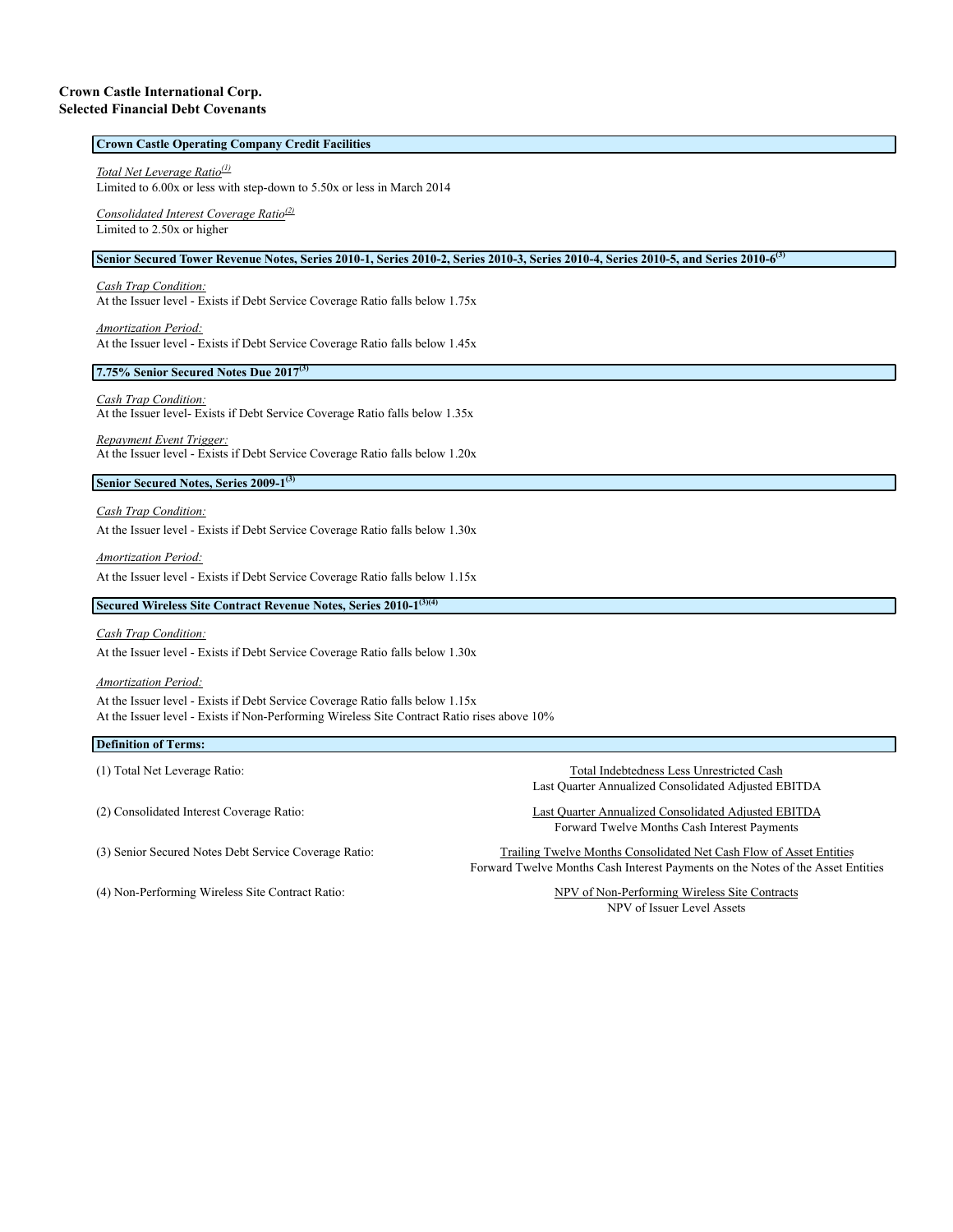# **Crown Castle International Corp. Long-Term Debt & Preferred Stock Summary Unaudited (in millions of dollars)**

|                                                                  |         |         |         | <b>CCIC</b> Consolidated |                                 |                          |                                 |       |
|------------------------------------------------------------------|---------|---------|---------|--------------------------|---------------------------------|--------------------------|---------------------------------|-------|
|                                                                  | Q1:11   | 02:11   | 03:11   | <b>O4:11</b>             | Q1:12                           | <b>O2:12</b>             | Q3:12                           | Q4:12 |
| Crown Castle Operating Company Revolving Credit Facility         | 107.0   | 188.0   | 305.0   | 251.0                    |                                 |                          |                                 |       |
| 2012 Crown Castle Operating Company Revolving Credit Facility    |         |         |         |                          |                                 |                          |                                 |       |
| 2007 Crown Castle Operating Company Term Loan                    | 624.0   | 622.4   | 620.8   | 619.1                    |                                 |                          |                                 |       |
| Term Loan A                                                      |         |         |         |                          | 495.0                           | 493.8                    |                                 |       |
| Term Loan B                                                      |         |         |         |                          | 1,596.0                         | 1,592.0                  |                                 |       |
| <b>Total Bank Debt</b>                                           | 731.0   | 810.4   | 925.8   | 870.1                    | 2,091.0                         | 2,085.8                  |                                 |       |
| Senior Secured Tower Revenue Notes, Series 2010-1-2010-3         | 1,900.0 | 1,900.0 | 1,900.0 | 1,900.0                  | 1,900.0                         | 1,900.0                  |                                 |       |
| Senior Secured Tower Revenue Notes, Series 2010-4-2010-6         | 1,550.0 | 1,550.0 | 1,550.0 | 1,550.0                  | 1,550.0                         | 1,550.0                  |                                 |       |
| Senior Secured Tower Revenue Notes, Series 2009-1                | 229.3   | 225.3   | 220.9   | 216.4                    | 212.0                           | 207.5                    |                                 |       |
| WCP Secured Wireless Site Contracts Revenue Notes, Series 2010-1 |         |         |         |                          | 334.6                           | 331.7                    |                                 |       |
| <b>Total Securitized Debt</b>                                    | 3,679.3 | 3,675.3 | 3,670.9 | 3,666.4                  | 3,996.6                         | 3,989.2                  | $\overbrace{\phantom{13333}}$   |       |
| 7.75% Senior Secured Notes due 2017                              | 976.7   | 977.4   | 978.2   | 979.0                    | 959.2                           | 945.8                    |                                 |       |
| 9% Senior Notes due 2015                                         | 808.0   | 811.2   | 814.5   | 817.8                    | 815.9                           | 789.3                    |                                 |       |
| 7.5% Senior Notes due 2013                                       | 0.1     | 0.1     | 0.1     | 0.1                      | 0.1                             | 0.1                      |                                 |       |
| 7.125% Senior Notes due 2019                                     | 497.8   | 497.8   | 497.9   | 497.9                    | 498.0                           | 498.0                    |                                 |       |
| <b>Total High Yield Debt</b>                                     | 2,282.5 | 2,286.5 | 2,290.6 | 2,294.7                  | 2,273.2                         | 2,233.2                  | $\hspace{0.05cm}$               |       |
| Capital leases and Other Obligations                             | 39.5    | 44.1    | 49.5    | 54.4                     | 60.2                            | 79.0                     |                                 |       |
| <b>Other Long-Term Obligations</b>                               | 39.5    | 44.1    | 49.5    | 54.4                     | 60.2                            | 79.0                     | $\qquad \qquad -$               |       |
| <b>Debt and Other Long-Term Obligations</b>                      | 6,732.4 | 6,816.3 | 6,936.7 | 6,885.7                  | 8,420.9                         | 8,387.1                  |                                 |       |
| Redeemable Convertible Preferred Stock                           | 316.8   | 317.0   | 304.8   | 305.0                    |                                 |                          |                                 |       |
| <b>Total Preferred Stock</b>                                     | 316.8   | 317.0   | 304.8   | 305.0                    | $\hspace{0.1mm}-\hspace{0.1mm}$ | $\overline{\phantom{0}}$ | $\hspace{0.1mm}-\hspace{0.1mm}$ |       |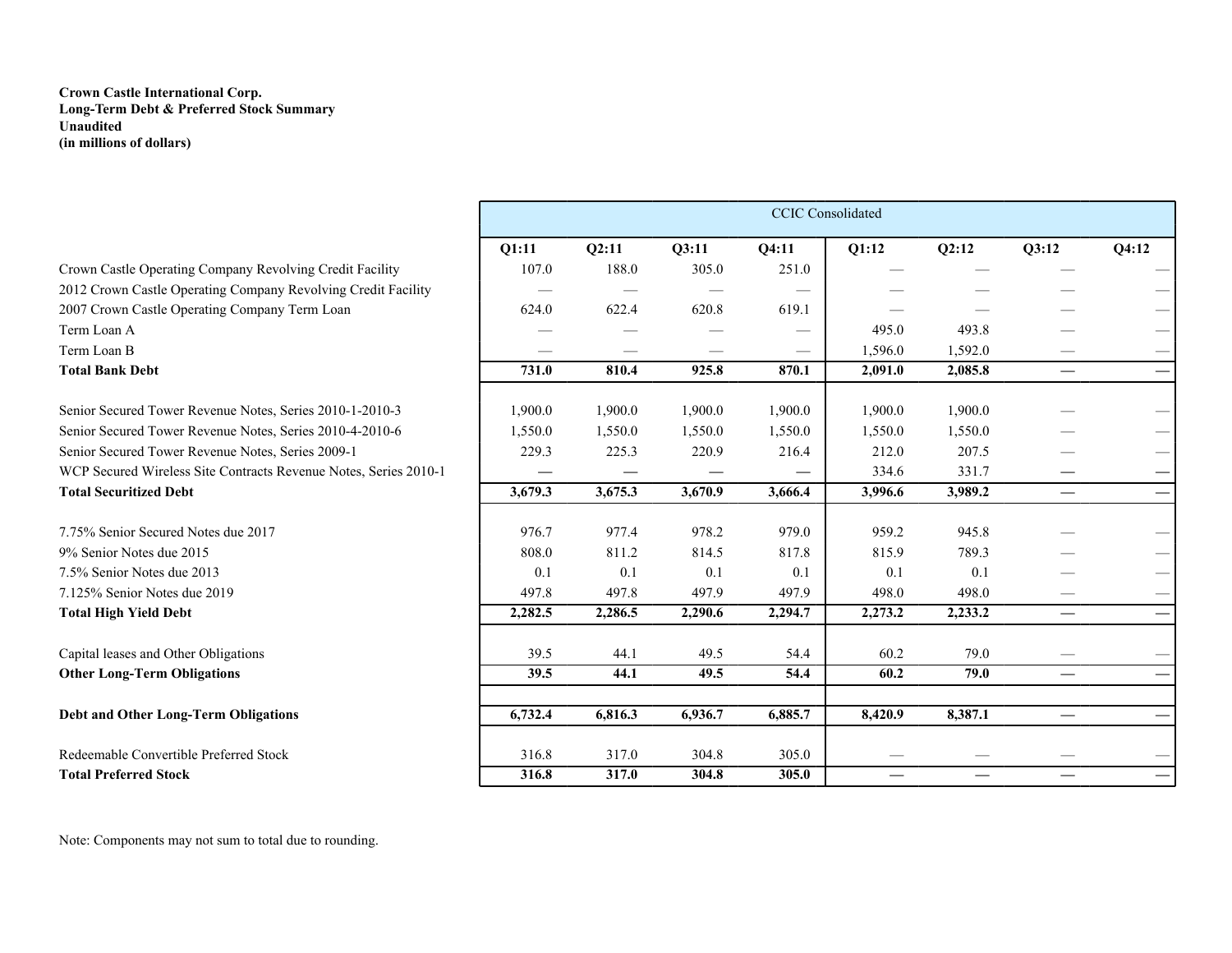# **Crown Castle International Corp. Debt Detail as of June 30, 2012 Unaudited (in millions of dollars)**

| <b>ISSUE</b>                                                                    |   | Face Amount | Final         | <b>Interest Payment Dates</b> |
|---------------------------------------------------------------------------------|---|-------------|---------------|-------------------------------|
| Revolver                                                                        | Ъ |             | January 2017  | Various                       |
| Term Loan A                                                                     |   | 493.8       | January 2017  | Various                       |
| Term Loan B                                                                     |   | 1,592.0     | January 2019  | Various                       |
| 9% Senior Notes Due 2015                                                        |   | 829.6       | January 2015  | Jan. 15 / July 15             |
| 7.5% Senior Notes Due 2013                                                      |   | 964.9       | December 2013 | June $1/Dec.1$                |
| 7.75% Senior Secured Notes Due 2017                                             |   | 500.0       | May 2017      | Feb. 1, May 1, Aug. 1, Nov. 1 |
| 7.125% Senior Notes Due 2019                                                    |   | 0.1         | November 2019 | May $1/Nov. 1$                |
| Senior Secured Notes, Series 2009-1 <sup>(1)</sup>                              |   | 207.5       | Various       | Monthly                       |
| Senior Secured Tower Revenue Notes, Series 2010-1-2010-3 <sup>(2)</sup>         |   | 1,900.0     | Various       | Monthly                       |
| Senior Secured Tower Revenue Notes, Series 2010-4-2010-6 <sup>(3)</sup>         |   | 1,550.0     | Various       | Monthly                       |
| WCP Secured Wireless Site Contracts Revenue Notes, Series 2010-1 <sup>(4)</sup> |   | 317.3       | November 2040 | Monthly                       |
| Capital Leases and Other Obligations                                            |   | 79.0        | Various       | Various                       |
| <b>Total Debt</b>                                                               |   | 8,434.2     |               |                               |

 (1) The 2009 Securitized Notes consist of \$137.5 million of principal as of June 30, 2012 that amortizes during the period beginning January 2010 and ending in 2019, and \$70.0 million of principal that amortizes during the period beginning in 2019 and ending in 2029

 (2) The Senior Secured Tower Revenue Notes, Series 2010-1, 2010-2, and 2010-3 have principal amounts of \$300.0 million, \$350.0 million, and \$1,250.0 million with anticipated repayment dates of 2015, 2017, and 2020, respectively

 (3) The Senior Secured Tower Revenue Notes, Series 2010-4, 2010-5, and 2010-6 have principal amounts of \$250.0 million, \$300.0 million and \$1,000.0 million with anticipated repayment dates of 2015, 2017 and 2020, respectively

(4) The WCP Secured Wireless Site Contracts Revenue Notes, Series 2010-1 ("WCP Securitized Notes") were assumed in connection with the WCP acquisition. If WCP Securitized Notes are not repaid in full by their anticipated repayment dates in 2015, the applicable interest rate increases by an additional approximately 5% per annum. If the WCP Securitized Notes are not repaid in full by their rapid amortization date of 2017 monthly principal payments commence.